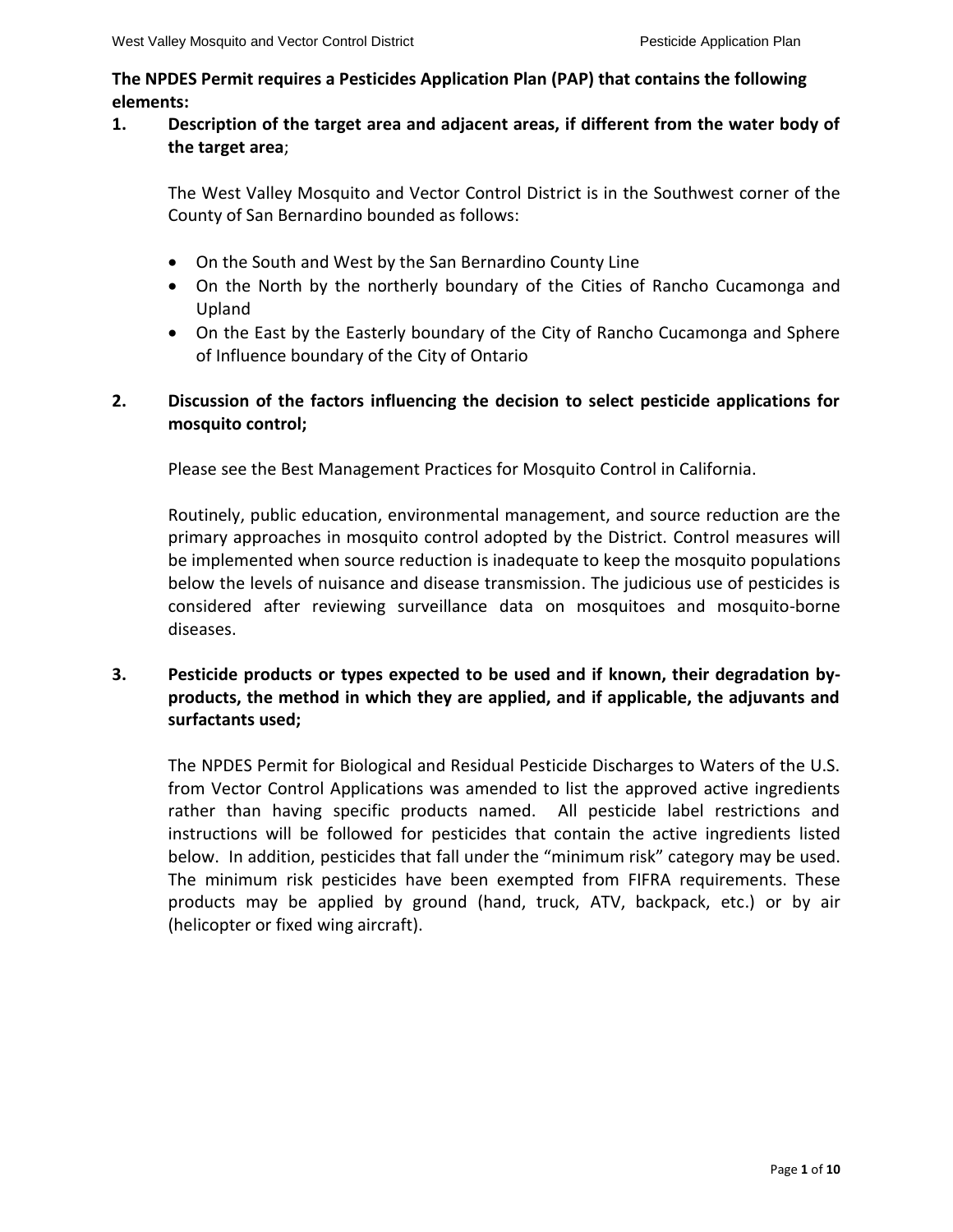### **List of Active Ingredients:**

| Bacillus thuringiensis subsp. israelensis                                              |
|----------------------------------------------------------------------------------------|
| Bacillus sphaericus (Lysinibacillus sphaericus)                                        |
| Cypermethrin                                                                           |
| Deltamethrin                                                                           |
| Dichlorvos                                                                             |
| Diflubenzuron                                                                          |
| Etofenprox                                                                             |
| Lambda-Cyhalothrin                                                                     |
| Malathion                                                                              |
| Methoprene (s-methoprene)                                                              |
| <b>Monomolecular Films</b>                                                             |
| Naled                                                                                  |
| N-octyl Bicycloheptene Dicarboximide (MGK-264)                                         |
| <b>Petroleum Distillates</b>                                                           |
| Permethrin                                                                             |
| Piperonyl butoxide                                                                     |
| Potassium Salts of fatty acids                                                         |
| Prallethrin                                                                            |
| Pyrethrin                                                                              |
| Resmethrin                                                                             |
| Spinosad                                                                               |
| Sumithrin                                                                              |
| Temephos                                                                               |
| Any "minimum risk category" pesticides that are FIFRA exempt and registered for use in |
| California and used in a manner specified in 40 C.F.R. section 152.25                  |

### **4. Description of ALL the application areas and the target areas in the system that are being planned to be applied or may be applied. Provide a map showing these areas;**

Any site that holds water for more than 96 hours (4 days) can produce mosquitoes. Source reduction is the District's preferred solution, and whenever possible the District works with property owners to implement long-term solutions to reduce or eliminate the need for continued pesticide applications as described in Best Management Practices for Mosquito Control in California. Please see District Boundary Map for our jurisdiction area. The typical sources treated by this District include:

- dairy waste water lagoons
- dairy pastures
- irrigated agricultural fields
- unmaintained above and underground stormwater BMP devices
- Flood control channels
- neglected swimming pools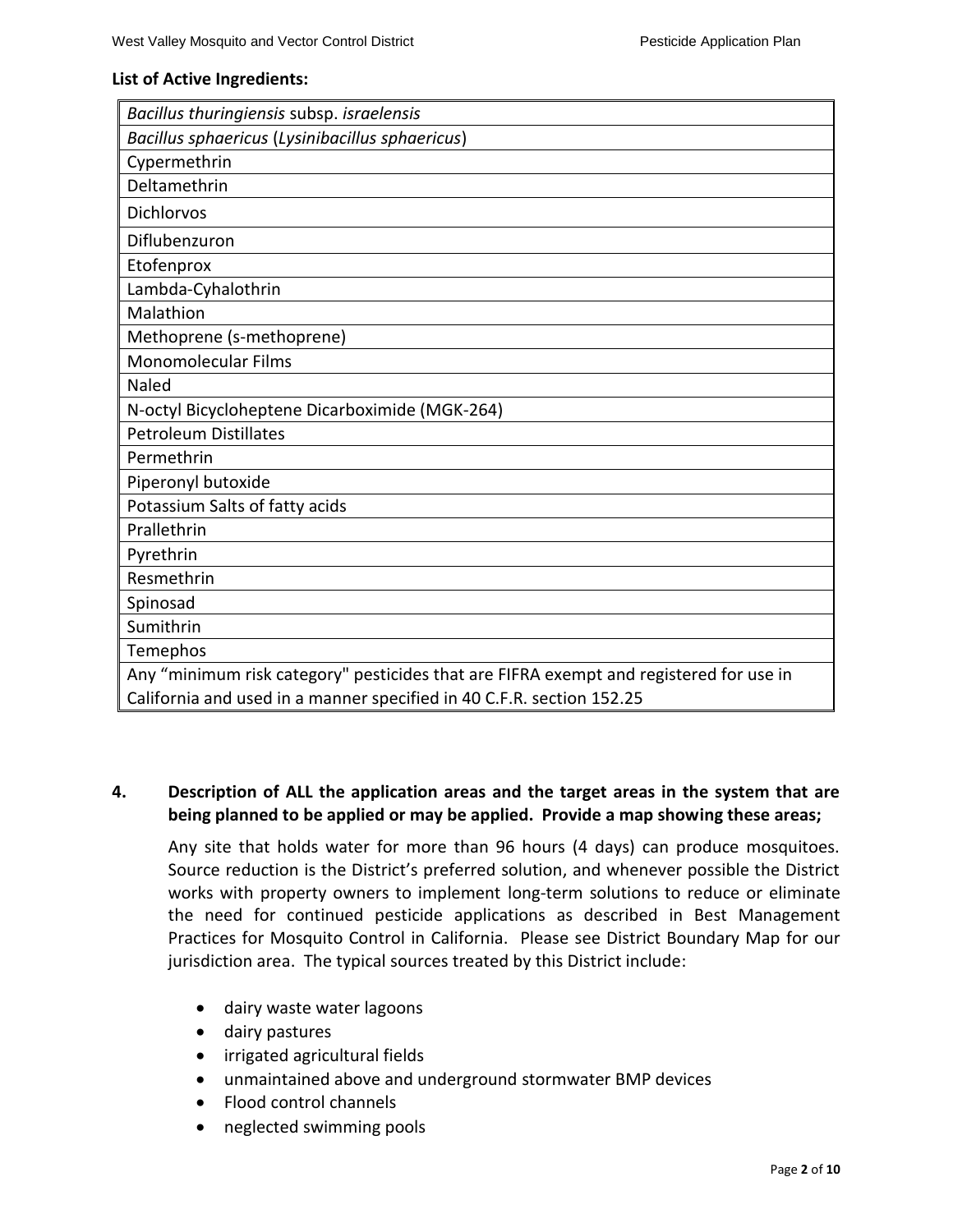- natural and manmade riparian habitats
- manmade wetlands
- persistently clogged street gutters and drains
- other small backyard sources.
- miscellaneous standing water sources

### **5. Other control methods used (alternatives) and their limitations;**

With all mosquitoes or other vector sources, the WVMVCD's first goal is to look for ways to eliminate the sources, or, if that is not practical, for ways to reduce the vectors through land and water management, public education and biological control. The most commonly used methods and their limitations are included in the Best Management Practices for Mosquito Control in California.

The WVMVCD's best management practices are based on integrated vector management (IVM). The District emphasizes promoting public awareness of removing standing water to curtail mosquito breeding. Neglected swimming pools must be restored to normal operational conditions or drained. Aboveground BMPS, e.g. swales, must be kept weed and debris free and must not allow standing water for more than 96 hours. Underground BMPS, e.g. different types of vaults, must be cleaned out regularly of all debris. Wherever applicable, mosquitofish are planted in neglected swimming pools in vacant properties, fish ponds, water troughs or ponds on defunct dairies, or other permanent water sources that are not connected to any of the waterways. Use of pesticides to control or prevent mosquito breeding is always the last resort.

### **6. How much product is needed and how this amount was determined;**

The need to apply products is determined by surveillance. Products are applied per label specifications, which have been determined by EPA under FIFRA. Actual use varies annually depending on environmental factors, mosquito abundance and the presence of potential breeding sources. The pesticide amounts presented below were taken from the WVMVCD's 2016 PUR as an estimate of pesticide use in 2016. Other public health pesticides in addition to those listed below may be used as part of the agency's best management practices.

| <b>Trade Name</b>                  | EPA#     | <b>Active Ingredients (AIs)</b>             | <b>Classification</b>                 | Usage in 2015 |
|------------------------------------|----------|---------------------------------------------|---------------------------------------|---------------|
| <b>Altosid Pellets</b>             | 2724-448 | ls-methoprene                               | Biorational - IGR                     | 4,725 Lbs     |
| <b>Altosid Liquid</b><br>Larvicide | 432-763  | s-methoprene                                | Biorational - IGR                     | 24.6 Gal.     |
| AquaBac PP-OSF                     | 62637-15 | Bacillus thuringiensis israelensis<br>(Bti) | Biopesticide-Microbial                | 246.1 Lbs     |
| BVA2 Lavicidal oils                | 70589-1  | lPetroleum distillate                       | Surface film-larvicides /<br>pupicide | 3.6 Gal.      |
| <b>Drione</b>                      | 4816-353 | Pyrethrins, PBO                             | Pyrethrins / Pyrethroids 5.2 Lbs      |               |

### **Pesticides Applied by WVMVCD for Mosquito Control in 2015.**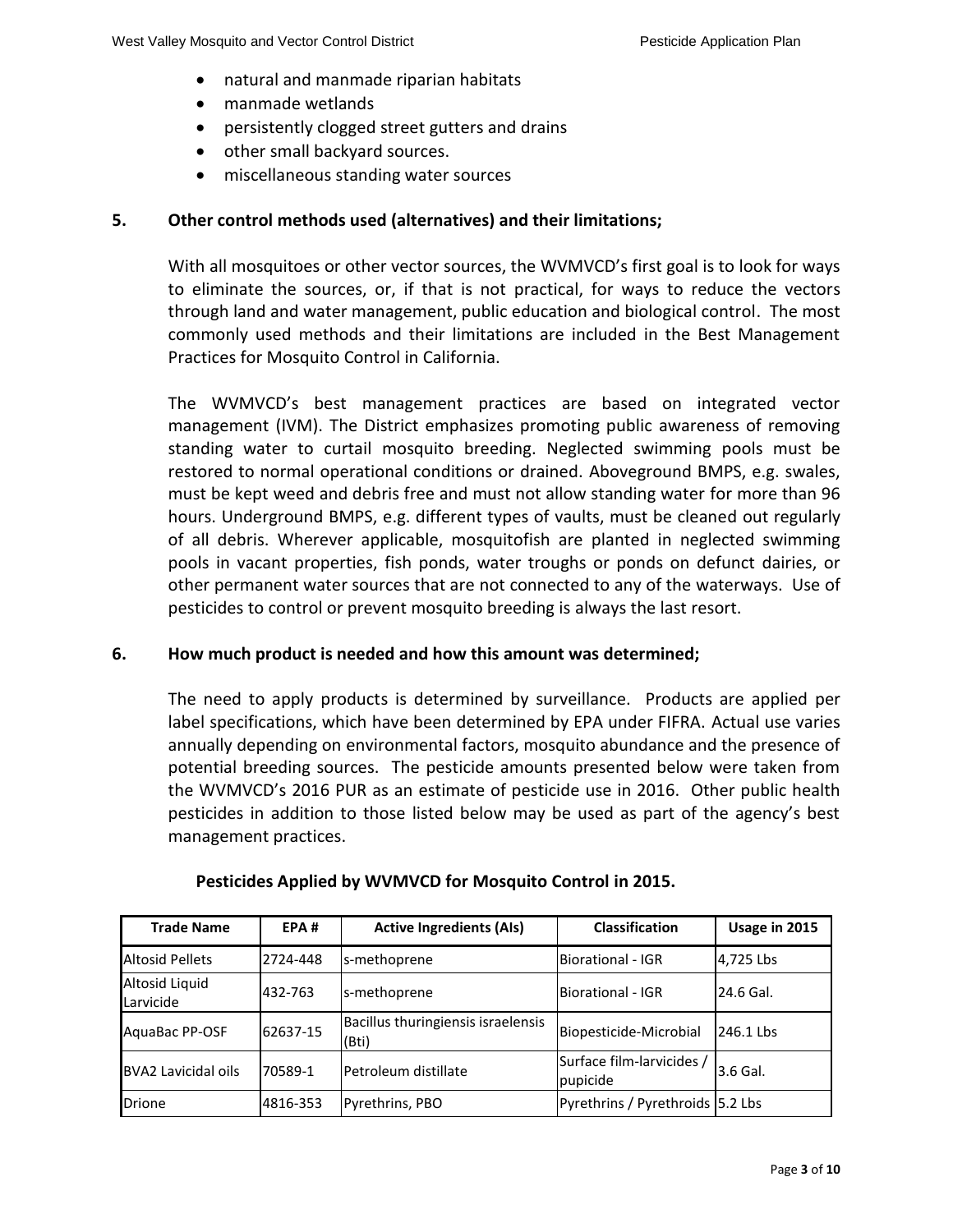| FourStar Bti CRG             | 85685-4    | B. thuringiensis israelensis (Bti)                                             | Biopesticide-Microbial               | 635 Lbs    |
|------------------------------|------------|--------------------------------------------------------------------------------|--------------------------------------|------------|
| M-Pede                       | 53219-6-ZA | Potassium salts of unsaturated<br>aliphatic carboxylic acids, Ethyl<br>alcohol | Detergent                            | 2.2 Gal.   |
| Masterline Kontrol<br>Oil    | 73748-10   | Petroleum distillate                                                           | Surface film-Larvicide /<br>pupicide | 704.2 Gal. |
| Natular T30                  | 8329-85    | Spinosad                                                                       | Biopesticide-Microbial               | $0.6$ Lbs  |
| Natular NG30                 | 8329-83    | Spinosad                                                                       | Biopesticide-Microbial               | 814 Lbs    |
| <b>Nuvan Prostrips</b>       | 5481-553   | <b>Dichlorvos</b>                                                              | Oragnophosphate-<br>Adulticide       | 0.07 Lbs   |
| Raid Wasp & Hornet<br>Killer | 4822-333   | Tetramethrin, Permethrin                                                       | Pyrethroids-Adulticide               | 0.03 Lbs   |
| <b>Summit Dunks</b>          | 6218-47    | B. thuringiensis israelensis (Bti)                                             | Biopesticide-Microbial               | 5.5 Lbs    |
| Suspend SC                   | 432-763    | Pyrethrins                                                                     | Pyrethroids-Adulticide               | 0.01 Gal.  |
| VectoBac 12AS                | 275-102    | B. thuringiensis israelensis (Bti)                                             | Biopesticide-Microbial               | 118.7 Gal. |
| VectoBac WDG                 | 73049-56   | B. thuringiensis israelensis (Bti)                                             | Biopesticide-Microbial               | 66.5 Lbs   |
| <b>VectoLex WDG</b>          | 73049-57   | Bacillus sphaericus (Bsph)                                                     | Biopesticide-Microbial               | 356.3 Lbs  |
| <b>VectoMax FG</b>           | 73049-429  | Bti and B. sphaericus                                                          | Biopesticide-Microbial               | 0.7 Lbs    |
| <b>VectoMax WSP</b>          | 73049-429  | Bti and B. sphaericus                                                          | Biopesticide-Microbial               | 27.2 Lbs   |

# **7. Representative monitoring locations and the justification for selecting these monitoring locations;**

Please see the MVCAC NPDES Coalition Monitoring Plan

# **8. Evaluation of available BMPs to determine if there are feasible alternatives to the selected pesticide application project that could reduce potential water quality impacts;**

Examples of alternatives to pesticide application include:

- Coordinating with other agencies, such as San Bernardino County Vector Control Program, Water Conservation District, Utilities Districts and Flood Control District, the cities and other governmental agencies to maintain flowing water in flood control channels by removing vegetation and debris;
- Coordinating with Southern Pacific Transportation Co. to abate the vegetation and removing standing water in shallow spots;
- Coordinating with Conservation Districts to implement guidelines on new and current mitigation projects;
- Enforcing vegetation control in retention and detention ponds;
- Inspecting and enforcing the practice of turning over and spread thinly of cow manure every 3 days to prevent fly breeding;
- Enforcing the rule that property owners are responsible for weed abatement;
- Inspecting and enforcing regular clean out of underground BMP devices by property owners or property management companies;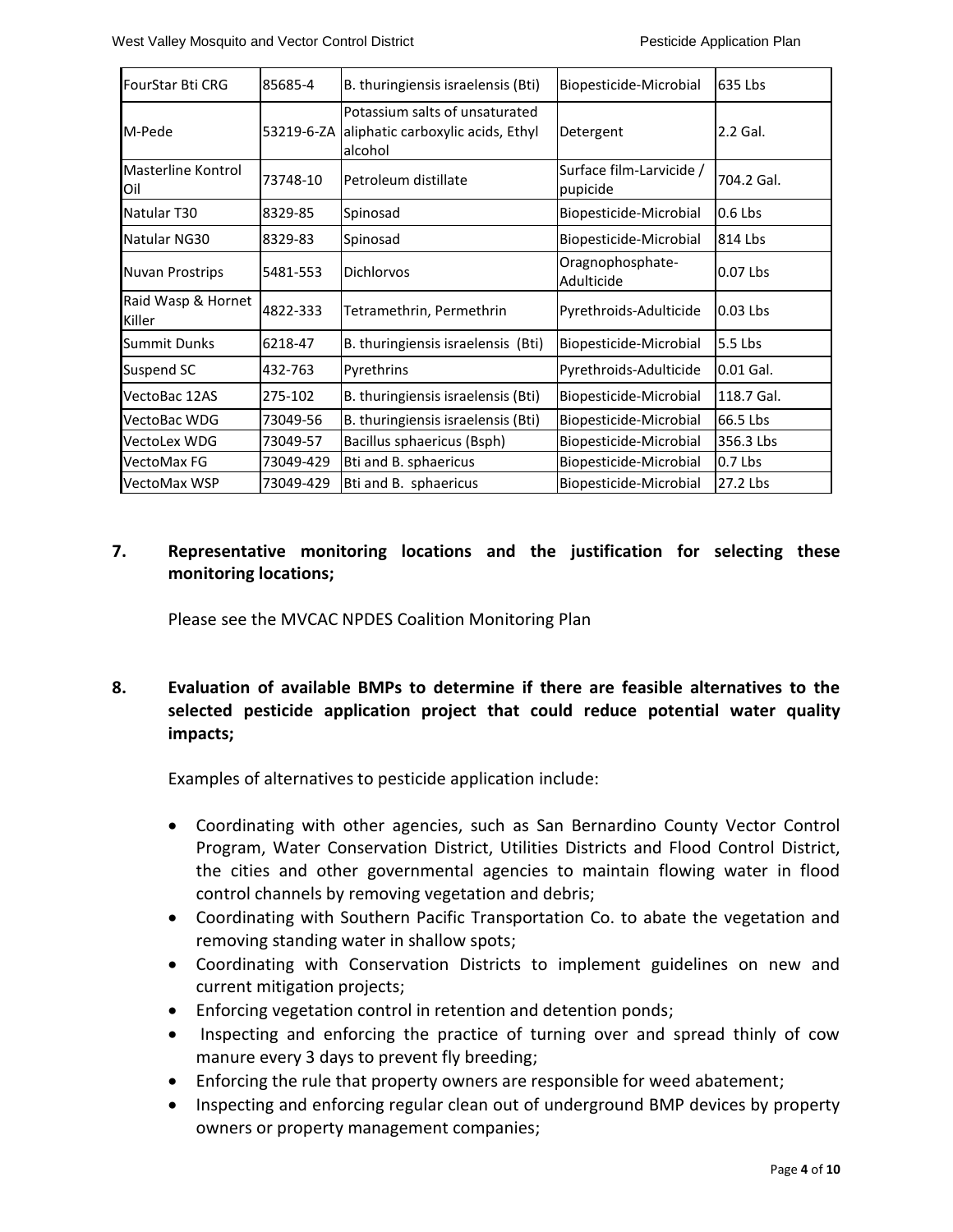- Aerial surveillance program to identify unmaintained swimming pools and spas;
- Coordinating with US Army Corp of Engineers to remove vegetation and debris from riparian habitat to allow for unobstructed water flow;
- Enforcement of vegetation and water quality management in constructed wetlands to mitigate mosquito breeding;
- Collaboration with CalTrans to mitigate mosquito breeding in drainages associated with highways;
- Enforcement of California Health and Safety Code section 2060-2067.

Also please see the Best Management Practices for Mosquito Control in California

### **9. Description of the BMPs to be implemented. The BMPs shall include, at the minimum:**

#### *a. measures to prevent pesticide spill;*

District staff ensures equipment used to apply pesticides works properly by inspecting before each use and weekly. Supplies to contain spills are prepared in all vehicles that carry pesticides and areas where pesticides are stored. Staff is trained annually and as often as necessary to prevent and contain spills.

#### *b. measures to ensure that only a minimum and consistent amount is used;*

Equipment used to apply pesticides is calibrated at least once per year as required by the MOU with the CA Dept. of Public Health. However, the pesticide label and associated registration by USEPA and CDPR are the authority of how much product can be legally applied to control the targets.

# *c. a plan to educate Coalition's or Discharger's staff and pesticide applicator on any potential adverse effects to waters of the U.S. from the pesticide application;*

Applicators are required to complete pesticide training on an annual basis. The local agricultural commissioner and/or CDPH keep records of these training sessions for review. Employees certified by the CDPH must perform at least 20 hours of Continuing Education units to maintain their certification during each 2-year cycle.

# *d. descriptions of specific BMPs for each spray mode, e.g. aerial spray, truck spray, hand spray, etc.;*

District calibrates all equipment used to apply pesticides at least annually. Records of treatments are stored on database and reviewed daily for accuracy. Ultra Low Volume (ULV) equipment is calibrated to apply pesticides per label requirements. The contractor will calibrate aerial equipment used to apply pesticides. Any aircraft that applies pesticides is required to use the best available system to apply the product correctly.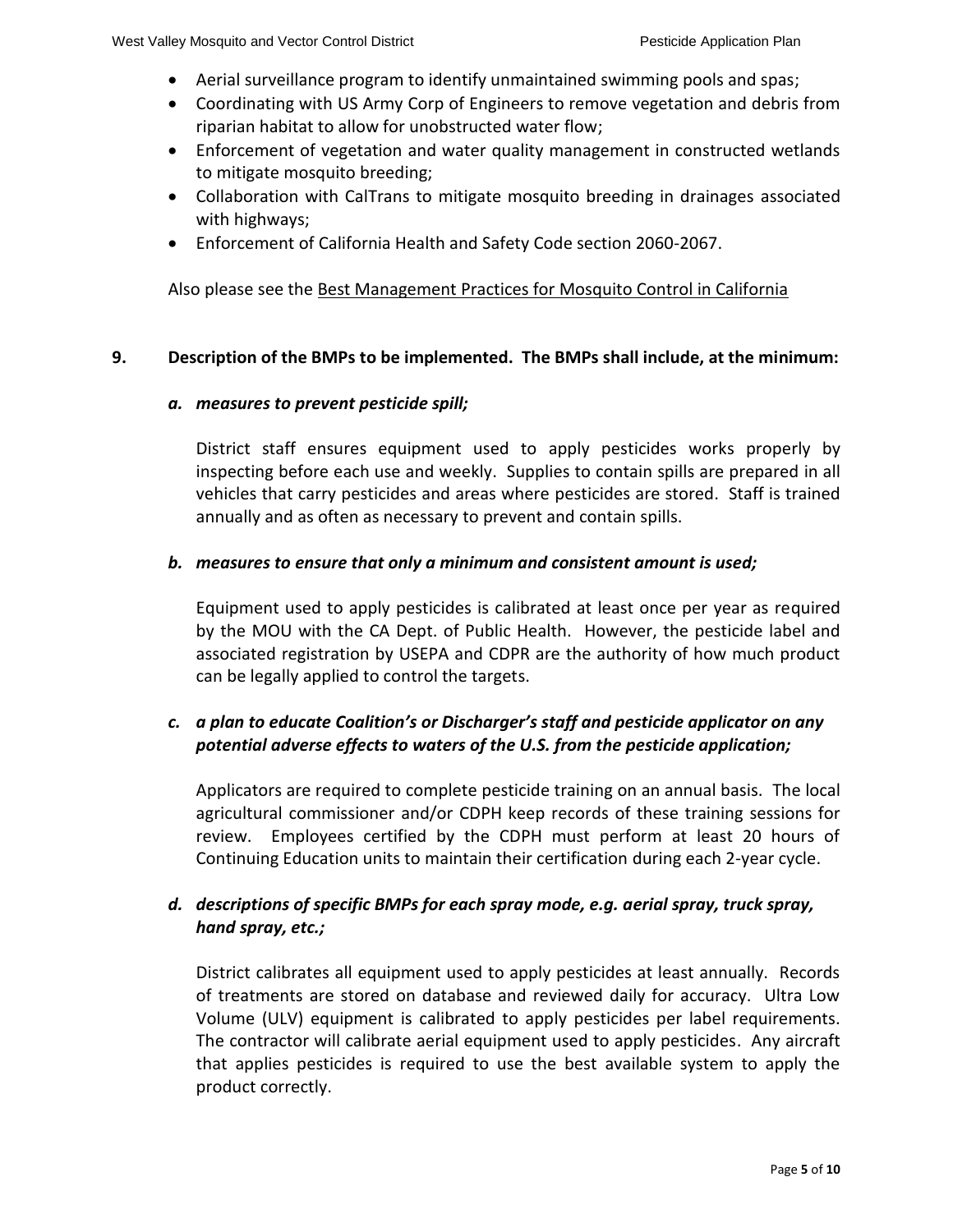### *e. descriptions of specific BMPs for each pesticide product used;*

Please see: Best Management Practices for Mosquito Control in California, http://www.cdph.ca.gov/HealthInfo/discond/Pages/MosquitoBorneDiseases.aspx

# *f. descriptions of specific BMPs for each type of environmental setting (agricultural, urban, and wetland).*

Please see: Best Management Practices for Mosquito Control in California, http://www.cdph.ca.gov/HealthInfo/discond/Pages/MosquitoBorneDiseases.aspx

- **10. Identification of the problem. Prior to first pesticide application covered under this General Permit that will result in a discharge of biological and residual pesticides to waters of the US, and at least once each calendar year thereafter prior to the first pesticide application for that calendar year, the Discharger must do the following for each vector management area:**
	- **a. If applicable, establish densities for larval and adult vector populations to serve as action threshold(s) for implementing pest management strategies;**

The West Valley Mosquito and Vector Control District staff only apply pesticides to sources of mosquitoes that represent threats to public health or quality of life. The presence of any mosquito may necessitate treatment, however higher thresholds may be applied depending on the agency's resources, disease activity, surveillance data, or local needs. Treatment thresholds are based on a combination of one or more of the following criteria:

- Mosquito species present;
- Mosquito stage of development;
- Pest, nuisance, or disease potential;
- Disease activity;
- Mosquito abundance;
- Flight range;
- Proximity to populated areas;
- Size of sources;
- Presence/absence of natural enemies or predators;
- Presence of sensitive/endangered species or habitats.
- **b. Identify target vector species to develop species-specific pest management strategies based on developmental and behavioral considerations for each species;**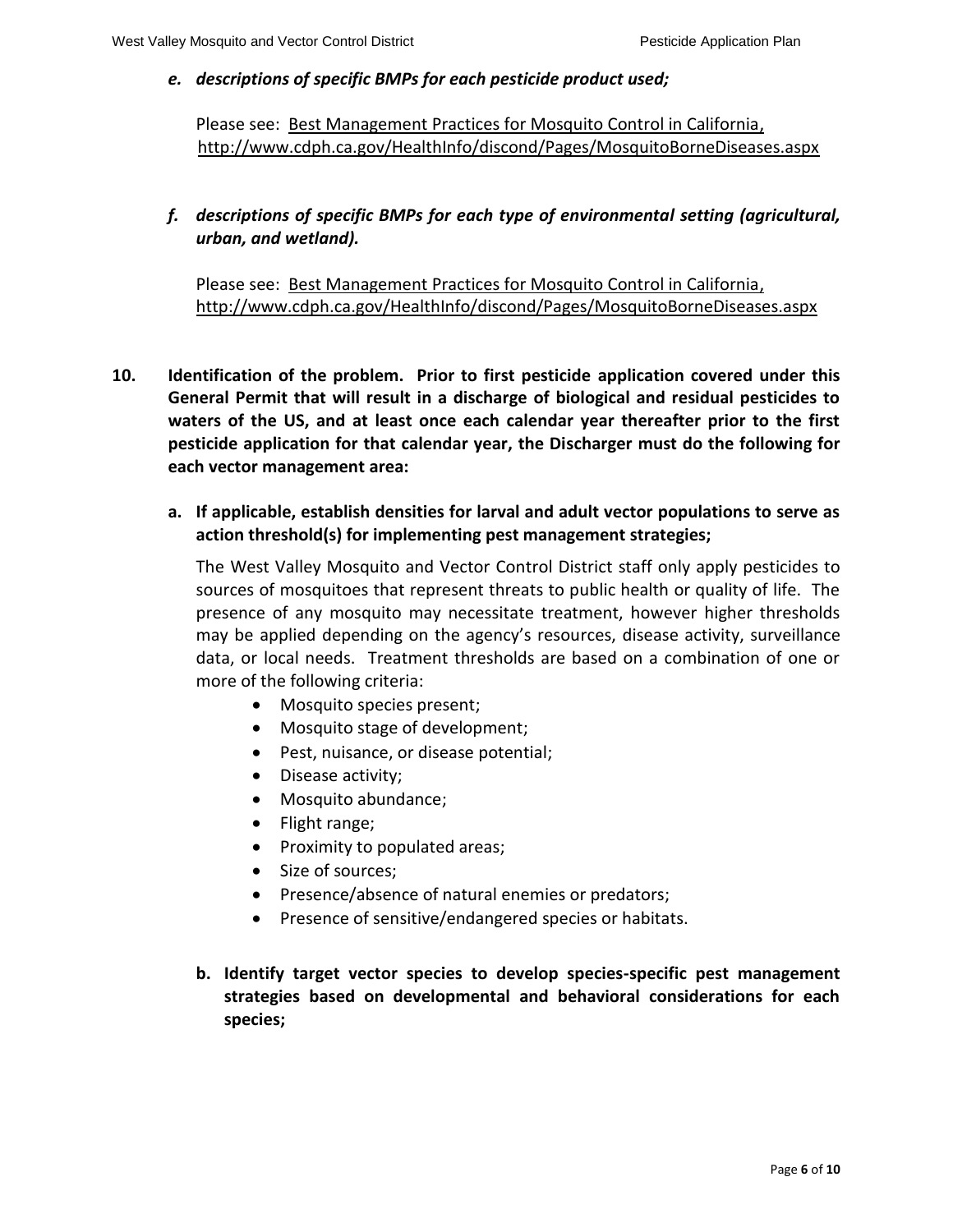| Mosquitoes Present in the West Valley Mosquito and Vector Control District |                            |  |  |  |
|----------------------------------------------------------------------------|----------------------------|--|--|--|
| Culex quinquefasciatus                                                     | Anopheles hermsi           |  |  |  |
| Culex stigmatosoma                                                         | Anopheles fransiscanus     |  |  |  |
| Culex tarsalis                                                             | Aedes sierrensis           |  |  |  |
| Culex erythrothorax                                                        | Anopheles punctipennis     |  |  |  |
| Culiseta incidens                                                          | Aedes vexans               |  |  |  |
| Culiseta inornata                                                          | Any introduced new species |  |  |  |

Please see the Best Management Practices for Mosquito Control in California and the California Mosquito-borne Virus Surveillance and Response Plan.

# **c. Identify known breeding areas for source reduction, larval control program, and habitat management; and**

Any site that holds water for more than 96 hours (4 days) can produce mosquitoes. Source reduction is the agency's preferred solution, and whenever possible the agency works with property owners to implement long-term solutions to reduce or eliminate the need for continued pesticide applications as described in the Best Management Practices for Mosquito Control in California.

# **d. Analyze existing surveillance data to identify new or unidentified sources of vector problems as well as areas that have recurring vector problems.**

This is included in the Best Management Practices for Mosquito Control in California and the California Mosquito-borne Virus Surveillance and Response Plan that the agency uses. The West Valley Mosquito and Vector Control District continually collects adult and larval mosquito surveillance data, dead bird reports, and sentinel chicken test results, and monitors regional mosquito-borne disease activity detected in humans, horses, birds, and/or other animals, and uses these data to guide mosquito control activities.

- **11. Examination of Alternatives. Dischargers shall continue to examine alternatives to pesticide use in order to reduce the need for applying larvicides that contain temephos and for spraying adulticides. Such methods include:**
	- **a. Evaluating the following management options, in which the impact to water quality, impact to non-target organisms, vector resistance, feasibility, and cost effectiveness should be considered:**
		- **No action**
		- **Prevention**
		- **Mechanical or physical methods**
		- **Cultural methods**
		- **Biological control agents**
		- **Pesticides**

**If there are no alternatives to pesticides, dischargers shall use the least amount of pesticide necessary to effectively control the target pest.**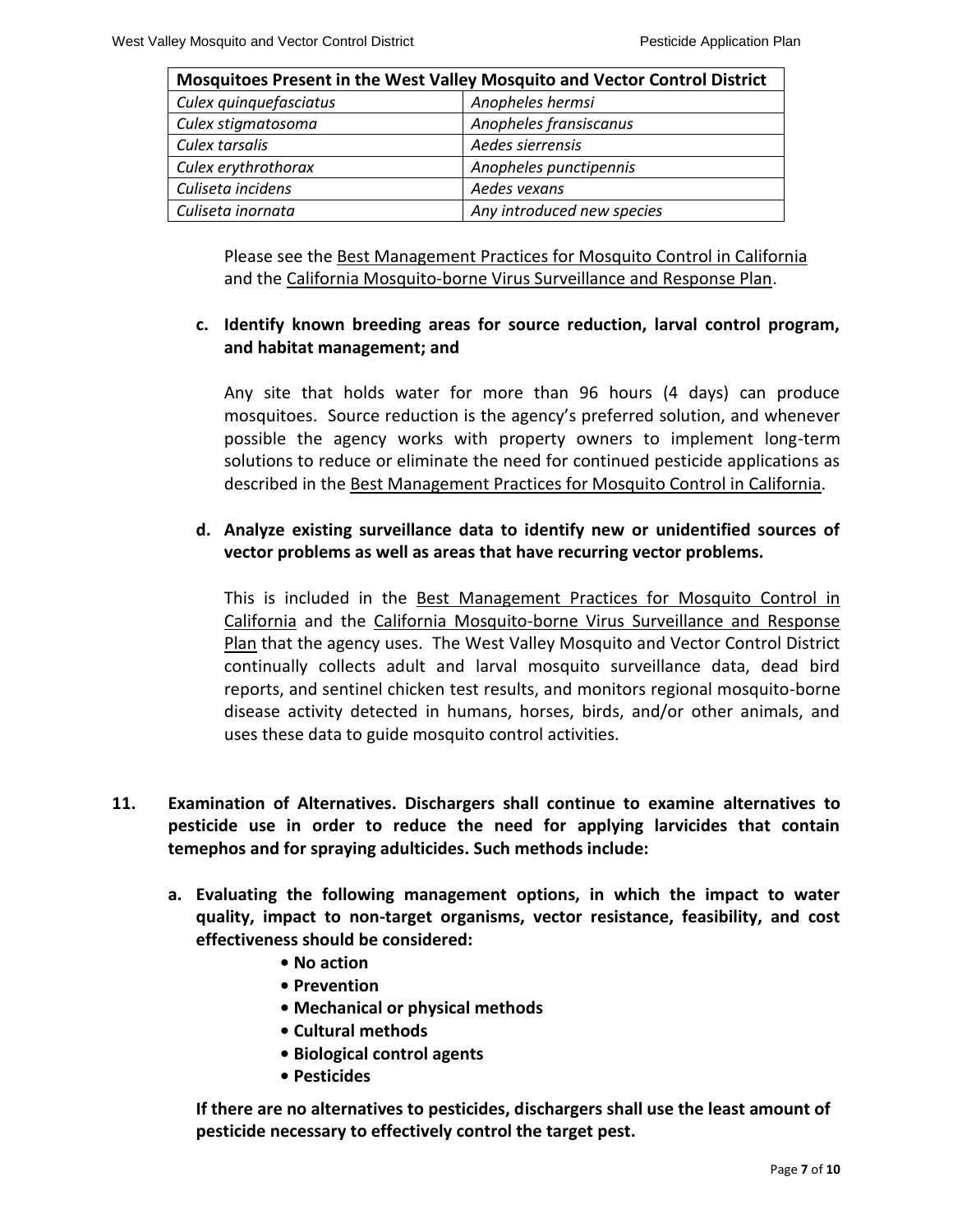District uses the principles and practices of Integrated Vector Management (IVM) as described on pages 26 and 27 of the Best Management Practices for Mosquito Control in California. As stated in item #10 above, locations where vectors may exist are assessed, and the potential for using alternatives to pesticides is determined on a case-by-case basis. Commonly considered alternatives include: 1) Eliminate artificial sources of standing water; 2) Ensure temporary sources of surface water drain within four days (96 hours) to prevent adult mosquitoes from developing; 3) Control vegetation growth in ponds, ditches, and shallow wetlands; 4) Recommend designs of facilities and water conveyance and/or holding structures to minimize the potential for producing mosquitoes; and 5) Use appropriate biological control methods that are available. Additional alternatives to using pesticides for managing mosquitoes are listed on pages 4-19 of the Best Management Practices for Mosquito Control in California.

Implementing preferred alternatives depends on a variety of factors including availability of agency resources, cooperation with stakeholders, coordination with other regulatory agencies, and the anticipated efficacy of the alternative. If a pesticide-free alternative does not sufficiently reduce the risk to public health, pesticides are considered, beginning with the least amount necessary to effectively control the target vector.

# **b. Applying pesticides only when vectors are present at a level that will constitute a nuisance.**

This describes the District's existing integrated vector management (IVM) program, as well as the practices described in the California Mosquito-borne Virus Surveillance and Response Plan and Best Management Practices for Mosquito Control in California that are used by this agency.

A "nuisance" is specifically defined in California Health and Safety Code (HSC) §2002(j). This definition allows vector control agencies to address situations where even a low number of vectors may pose a substantial threat to public health and quality of life. In practice, the definition of a "nuisance" is generally only part of a decision to apply pesticides to areas covered under this permit. As summarized in the California Mosquito-borne Virus Surveillance and Response Plan, the overall risk to the public when vectors and/or vector-borne disease are present is used to select an available and appropriate material, rate, and application method to address that risk in the context of our IVM program.

### **12. Correct Use of Pesticides**

**Coalition's or Discharger's use of pesticides must ensure that all reasonable precautions are taken to minimize the impacts caused by pesticide applications. Reasonable precautions include using the right spraying techniques and equipment, taking account of weather conditions and the need to protect the environment.**

This is an existing practice of the District, and is required to comply with the Department of Pesticide Regulation's (DPR) requirements and the terms of our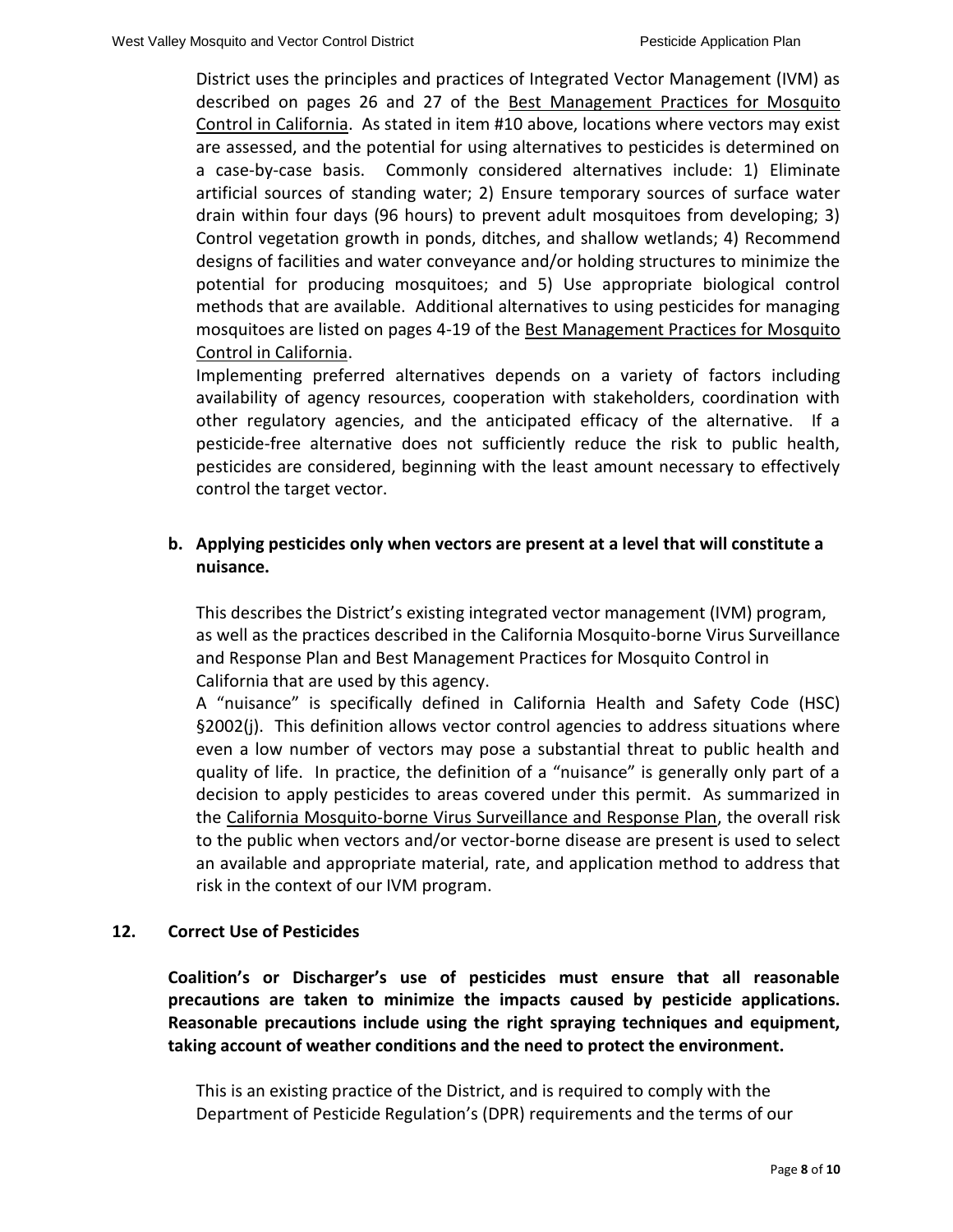California Department of Public Health (CDPH) Cooperative Agreement. All pesticide applicators receive annual safety and spill training in addition to their regular continuing education.

# **13. If applicable, specify a website where public notices, required in Section VIII.B, may be found.**

[www.wvmosquito.org.](http://www.wvmosquito.org/)

### **References:**

- Best Management Practices for Mosquito Control in California. 2012. Available by download from the California Department of Public Health—Vector-Borne Disease Section at <http://www.westnile.ca.gov/resources.php> under the heading *Mosquito Control and Repellent Information*. Copies may be also requested by calling the California Department of Public Health—Vector-Borne Disease Section at (916) 552-9730 or the West Valley Mosquito and Vector Control District at (909) 635-0307.
- California Mosquito-borne Virus Surveillance and Response Plan. 2015. [Note: this document is updated annually by CDPH]. Available by download from the California Department of Public **Health-Vector-Borne** Disease Section at <http://www.westnile.ca.gov/resources.php> under the heading *Response Plans and Guidelines*. Copies may be also requested by calling the California Department of Public Health—Vector-Borne Disease Section at (916) 552-9730 or the West Valley Mosquito and Vector Control District at (909) 635-0307.
- MVCAC NPDES Coalition Monitoring Plan. 2011. *Pending. Information will be available from MVCAC Consultant hired to develop Plan and conduct monitoring.*